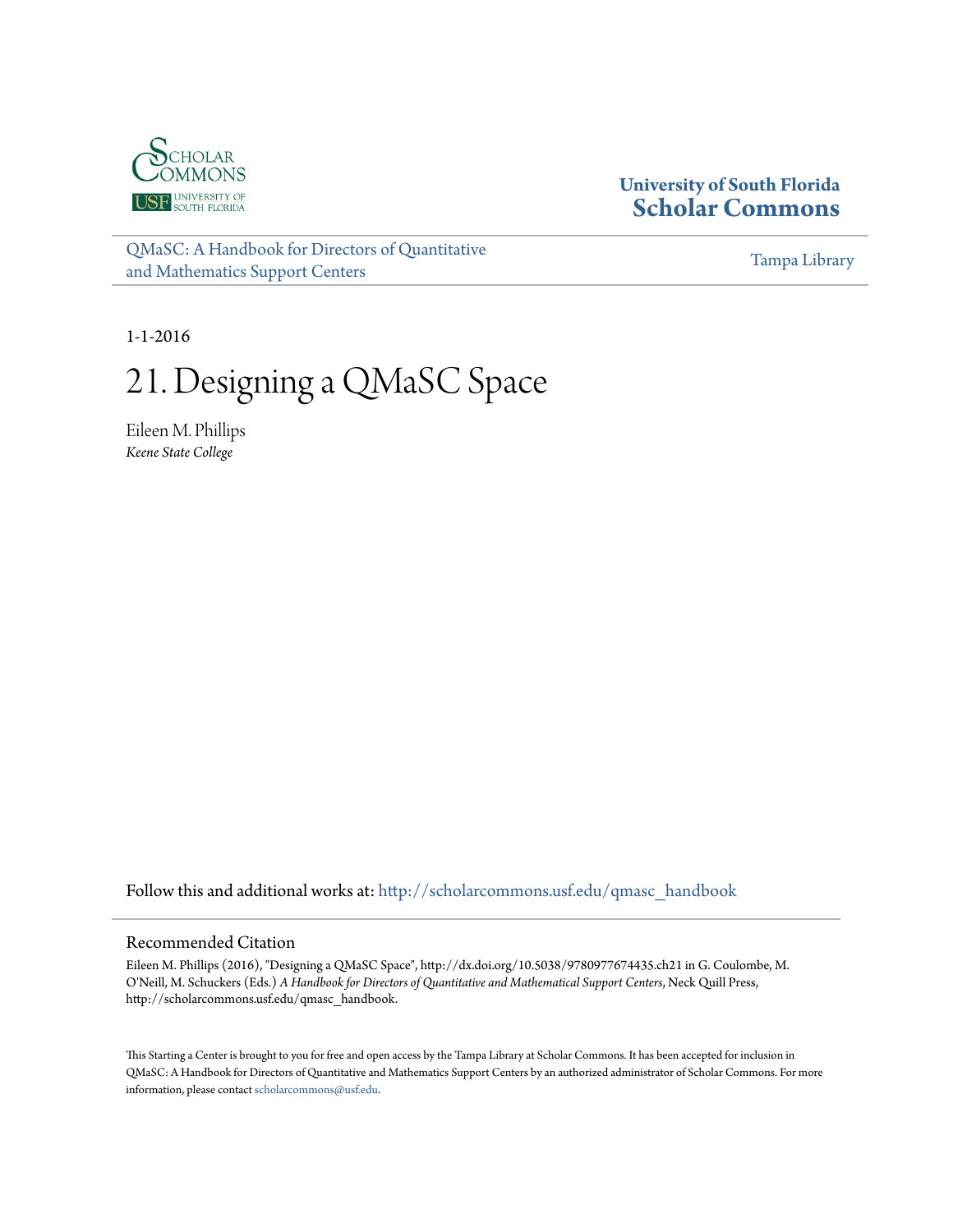# Designing a QMaSC Space

 c Eileen M. Phillips, Keene State College

## 1 Introduction

The design, location, and layout of a quantitative or mathematics support center (QMaSC) are key factors to a successful center. A positive experience at the center will encourage students to return and continue to seek help to understand the math and quantitative reasoning in their courses. "It is not just a space that is being created, but an environment that encourages and supports learning of a subject that leaves many wanting for understanding" [1].

In the design of a space for a quantitative or mathematics support center, many questions arise. Should the center stand alone or be with other support services in a large learning center? How large a space is needed for the center? Where on the campus should the center be located? What type of furniture is needed? How can the space attract students to use the center? All centers are different and reflect the culture and needs of each campus.

Much research has been conducted on the effectiveness of mathematics tutoring, but very little research has focused on the best practices in designing a tutoring center. Therefore, studies of space planning for effective learning spaces at institutions were consulted and adapted for use in this chapter. Most spaces are designed by those who will supervise the space rather than those who will use the space. If at all possible, a director should involve the potential users of the QMaSC early in the process to help inform decisions [2].

Suggested Citation: Eileen M. Phillips (2016), "Designing a QMaSC Space", [http://dx.doi.org/10.5038/](http://dx.doi.org/10.5038/9780977674435.ch21) [9780977674435.ch21](http://dx.doi.org/10.5038/9780977674435.ch21) in G. Coulombe, M. O'Neill, M. Schuckers (Eds.) A Handbook for Directors of Quantitative and Mathematical Support Centers, Neck Quill Press, [http://scholarcommons.usf.edu/qmasc\\_handbook](http://scholarcommons.usf.edu/qmasc_handbook).

This material is based upon work supported, in part, by the National Science Foundation under Grant DUE-1255945. Any opinions, findings, and conclusions or recommendations expressed in this material are those of the author(s) and do not necessarily reflect the views of the National Science Foundation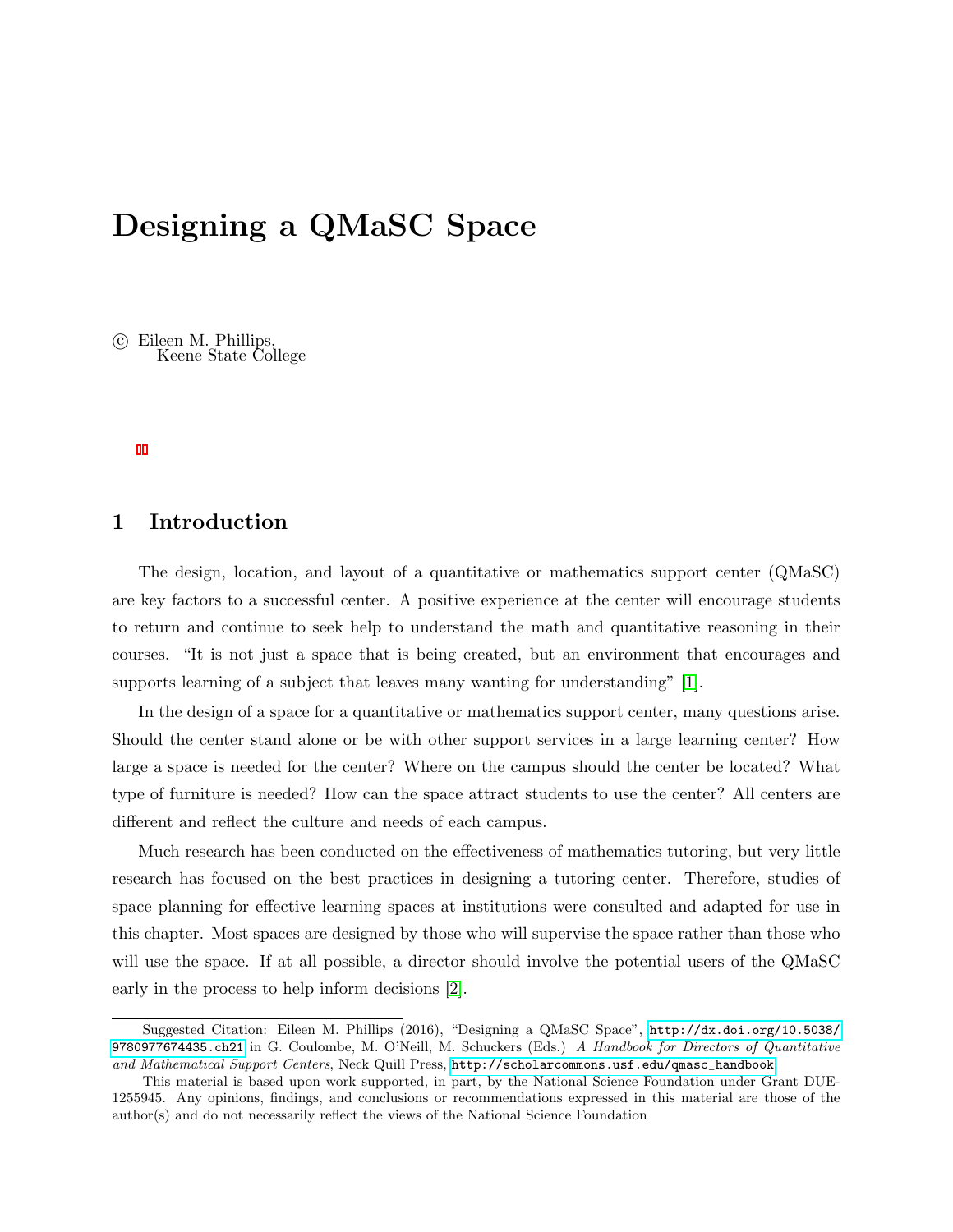Two principal components will be addressed within this chapter: space planning and designing a center. The first component, space planning, involves those aspects of the center that relate directly to the physical space on campus that will be used for the center. The second component, designing a center, involves those arrangements needed to ensure a comfortable and fully functioning center environment.

### 2 Space Planning for a QMaSC

When designing a QMaSC space, a committee, including the director, the academic dean, representatives from the physical plant, and other stakeholders should start by looking at the overall culture of the campus. Every institution will create its space in a unique way based on its strengths and weaknesses as well as the resources and infrastructure available [3]. To help create that space, visit centers at other institutions and then create a list of pros and cons to determine what features would work best given the space and resources of the new center.

An important step in planning for a center is to survey potential users to determine what spaces they find most beneficial to learning. This may not always be possible, particularly if there isn't enough time or money to complete and analyze a survey. A 2008 survey completed by the Society for College and University Planning (SCUP) and Herman Miller, Inc. can be used to identify the most important characteristics for learning spaces on a campus. These characteristics emerged: spaces need to be flexible, to promote social interaction and healthful living, to use available assets and be sustainable, and to be attractive and stimulate creative thinking [2]. Special consideration must be given to individuals with special needs. A helpful resource that contains information about the legal issues involved in creating a space that is accessible to everyone as well as a checklist that can be used when designing a space can be found at: [http://www.washington.edu/doit/programs/accesscollege/](http://www.washington.edu/doit/programs/accesscollege/student-services-conference-room/accommodations/tutoring-and-learning-centers) [student-services-conference-room/accommodations/tutoring-and-learning-centers](http://www.washington.edu/doit/programs/accesscollege/student-services-conference-room/accommodations/tutoring-and-learning-centers) [4].

The location of the center is another important consideration in the planning phase. Each director will need to think about the culture of the campus to determine which location is best. Is the QMaSC in a central location, such as a library or a learning center with a coordinator and all support services involved, or is it located in the mathematics department [1, 5]? Housing the center within the mathematics department puts tutors close to faculty members who can assist in answering questions and shows the commitment of the department to the quantitative needs of the campus. However, centers within departments may not be open for extensive hours, and the mathematics department may not be located in a central space on campus. Some institutions may find it more attractive to have the center in a centralized location such as the library, that is open many more hours of the week and is in the center of the campus where it is easily accessible to students. Students may also be more willing to visit a center where they won't run into their mathematics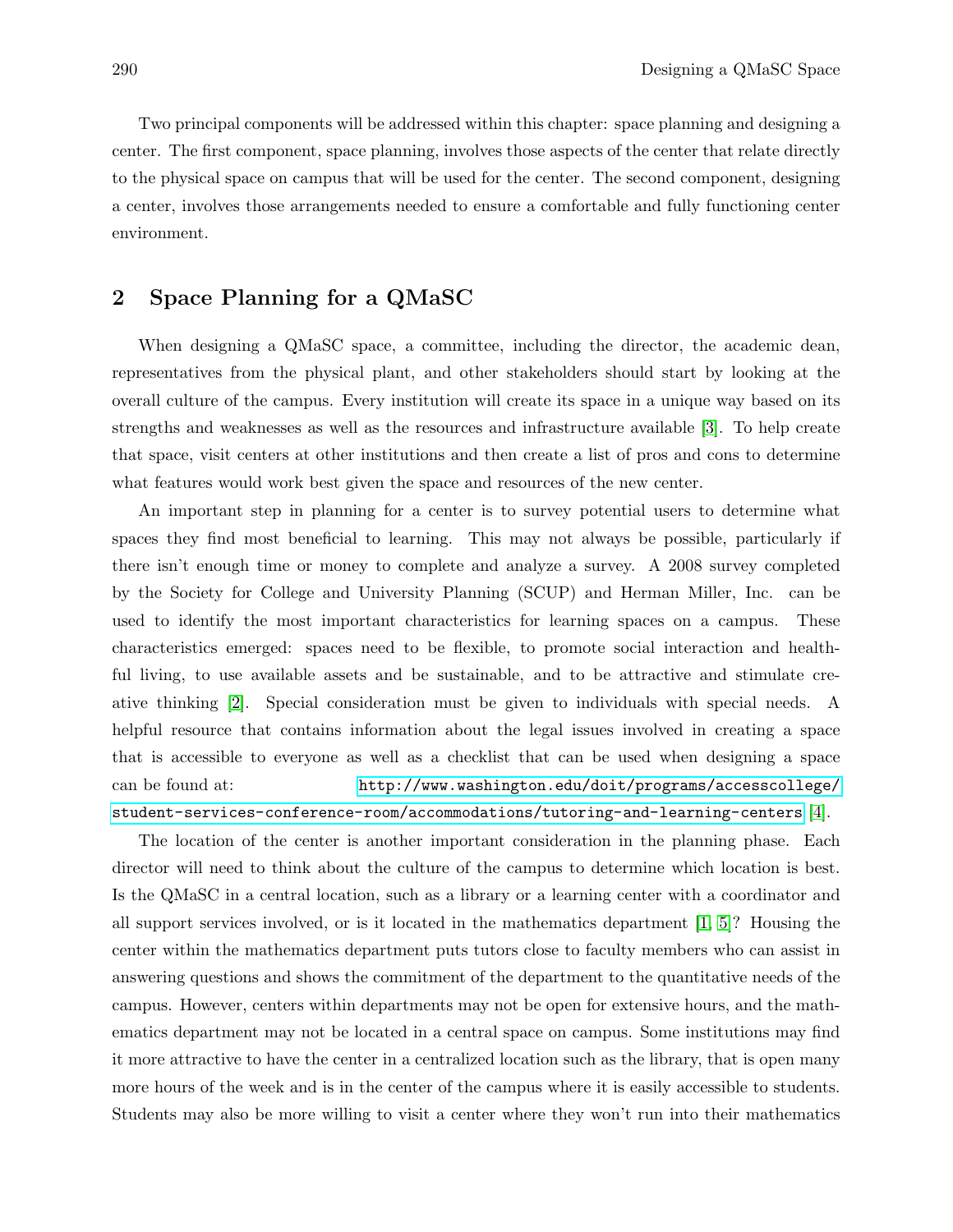professor [3]. The downside to housing the center away from the mathematics department is that mathematics faculty members may not have time to visit frequently or to get to know how the center is functioning.

Visibility of a QMaSC on campus is critical. Support centers tucked away are hard to find, and they provide an excuse for students not to visit. Students who are having difficulty understanding the quantitative components of a class often feel anxious about their lack of understanding and feel awkward about getting help. According to Halcrow and Iiams, students felt a sense of intimidation asking for help from peers who excelled in mathematics, and they were also reluctant to visit an unfamiliar place with unknown people. They found students were "more willing to risk their success in the course than to risk being perceived at a lower status in mathematics than their peers" [6]. They also found that lower-ability students were the most hesitant to seek help, even though they were the population who needed it most. Centers must be very visible on campus so that when students find the courage to visit the center, they can do so quickly and easily.

The size and functions of the center should also be considered. Will more than just tutoring take place in the center? Will there be testing, study sessions, group work, meetings, and classes also be using the space? How will all of these functions work in the allotted space? Many centers will be located in existing spaces and will have to manage with what is given, but if new construction is a possibility, try to allow for the most versatile spaces. Versatility will allow for the space to get the most use possible as well as allow growth of the center through programmatic changes. The director of the center will need to produce a schedule that allows all of the functions of the center to coexist harmoniously.

The director or designer should decide at the onset whether or not there will be separate spaces for mathematics majors to work and for non-majors to be tutored. If there is only one room for tutoring, there is the risk that math majors will visit their friends who are on tutoring duty to work together on assignments. Although such visits might help build a community of learners, it is a problem if students who seek help at the center are overwhelmed by the level of mathematics that is being discussed or distracted by the noise created during the process of working on higher level mathematics problems. Apprehensive students do not want to enter such an environment. If two rooms are not established at the beginning, students may become comfortable in one space and not want to leave. It is best to start out with two separate rooms and make the purposes of the spaces known from the outset. Croft [3] cites a center that dedicated one room to be used for tutoring only, and an adjoining room to be used for individual or small group work, rather than trying to repurpose a space later for majors to complete their work. Solomon [1] found that when second and third year math majors were asked to use a new space to make more room for the first-year math majors and non-majors in the tutoring center, it disrupted the "strong collaborative working system" that had developed. This change caused a polarizing effect in that some students worked in the new room provided, while others stopped visiting the center altogether. Hunley and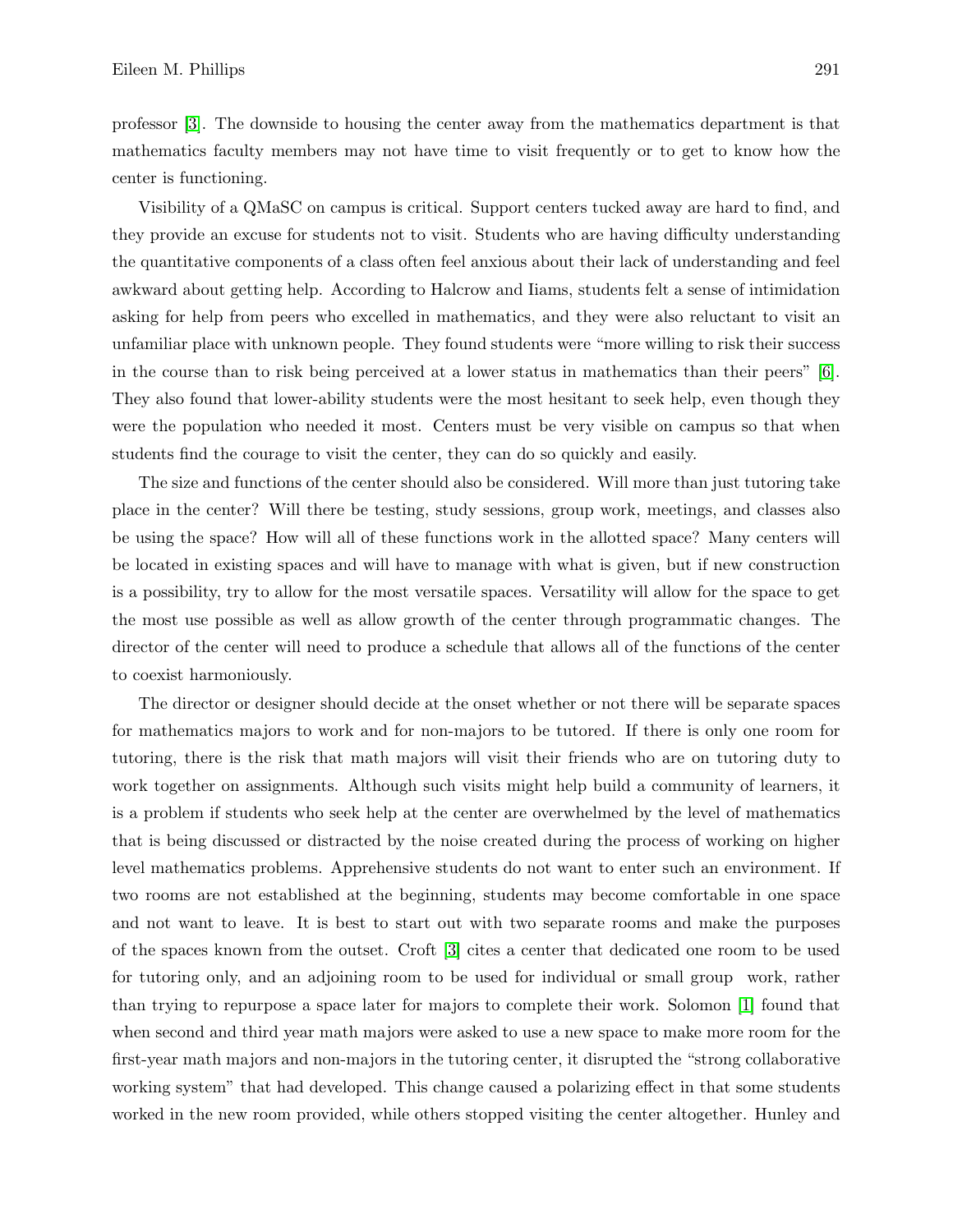Schaller [7] also found that students are less likely to use a space for a new purpose if it has not been physically changed in some manner. They also found that students wanted permission to use the space in a different way before they felt comfortable changing the established rules of a prior space.

#### 3 Designing Center Space

Hunley and Schaller [7] used multiple methods to collect data to discover what the best spaces were for encouraging student engagement. Two of their findings were related to students and their workspaces: (1) students reacted best to a tutoring experience that was serious, to tutors who treated them with respect and encouraged interaction with other students, and (2) students were more engaged in the learning process if the physical characteristics of the space were welcoming. Carroll and Gill [8] also found in their research that a center needed to create an environment "where students feel no question is a stupid question" and that students valued the center for its ability to help them increase their confidence and comfort with mathematics.

It is critical to consider the physical environment of a support center because it contributes to the improvement or hindrance of students' learning. There are many factors that may go unnoticed such as the temperature, lighting, and noise level until there is a problem [9]. Through photographic studies, surveys, and focus groups, Hunley and Schaller [7] found that students were more engaged in learning spaces that were "comfortable, open, flexible, and appealing to the emotions." Engagement also occurred when the settings encouraged interactions with others, had appropriate technology, comfortable furniture, adequate air circulation and temperature, good lighting, and limited distractions.

To ensure all aspects of the center will fit in the allotted space, it is suggested that the design of the center be created on paper using a scale model. In 2003, a renovation was done on the building that housed the Mathematics Department and the Math Center at Keene State College in Keene, New Hampshire. Figure 1 shows the scale model that was created to show what elements were needed in the new space and how they would work together.

A more recent renovation of a QMaSC space can be found at the Quantitative and Symbolic Reasoning Center at Hamilton College in Clinton, New York [10]. Refer to the case studies section at the end of this handbook, where O'Neill writes about the development of the new center space.

Another idea to consider while planning a QMaSC is the use of satellite centers, where tutors provide help for students outside the four walls of the center. Tutors can be given a mobile cart that contains all the necessary items they will need while tutoring. They can hold drop-in times at the library on the weekends or in the residence halls during the late evening when the center is closed. These satellite centers are also helpful for centers that are newly formed and do not have a designated space yet or while a center is under renovation.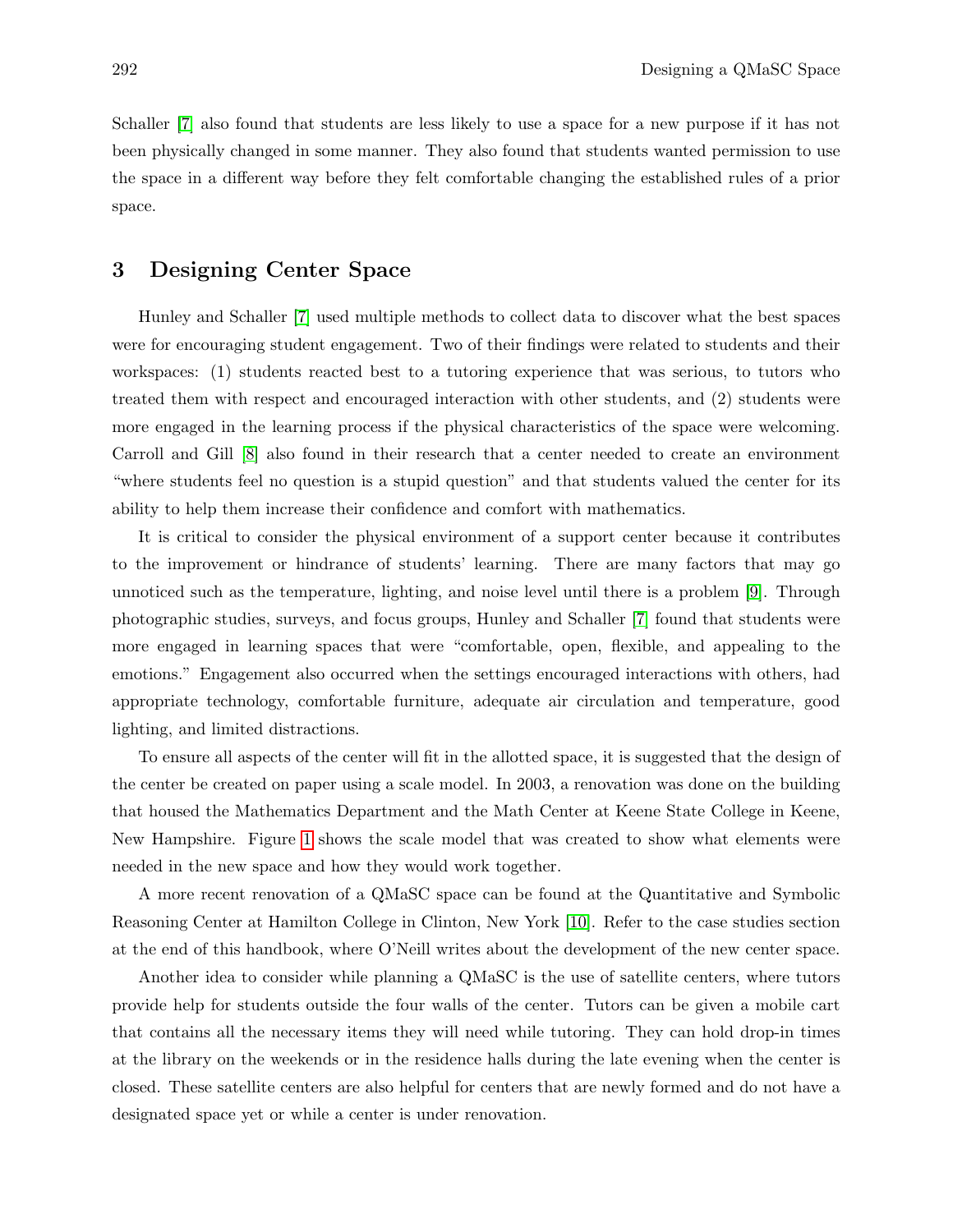

Figure 1: Scale Model for the Math Center at Keene State College

Creating the physical space that will be used on a day-to-day basis requires detailed thought. The remainder of this chapter identifies several components for directors to think about while designing a functional space: tables and chairs, board space, displays, storage, supplies, computers, a reading area, additional rooms, and finishing touches. Each component is explained below.

Tables and Chairs: Many types of tables and chairs can be selected for use in tutoring centers. The director needs to decide what type of furniture will work best for the purposes of the center. Some directors prefer circle tables because they give the students more space to put their textbooks, notes, and other personal items while they work on homework or a project. Circle tables also allow several students to sit comfortably around the table for discussions or group work. Other directors prefer square or rectangular tables so that students can move them around and make different sized tables to fit their needs. Types of chairs also vary from center to center. Some directors prefer rolling chairs for easy movement, whereas others prefer non-fabric chairs for ease of cleaning. As furniture can be very expensive, directors also need to consider the cost of the tables and chairs when making selections. Furniture also needs to be accessible and comfortable to all students, especially larger students or handicapped students [9]. Hunley and Schaller suggest furniture that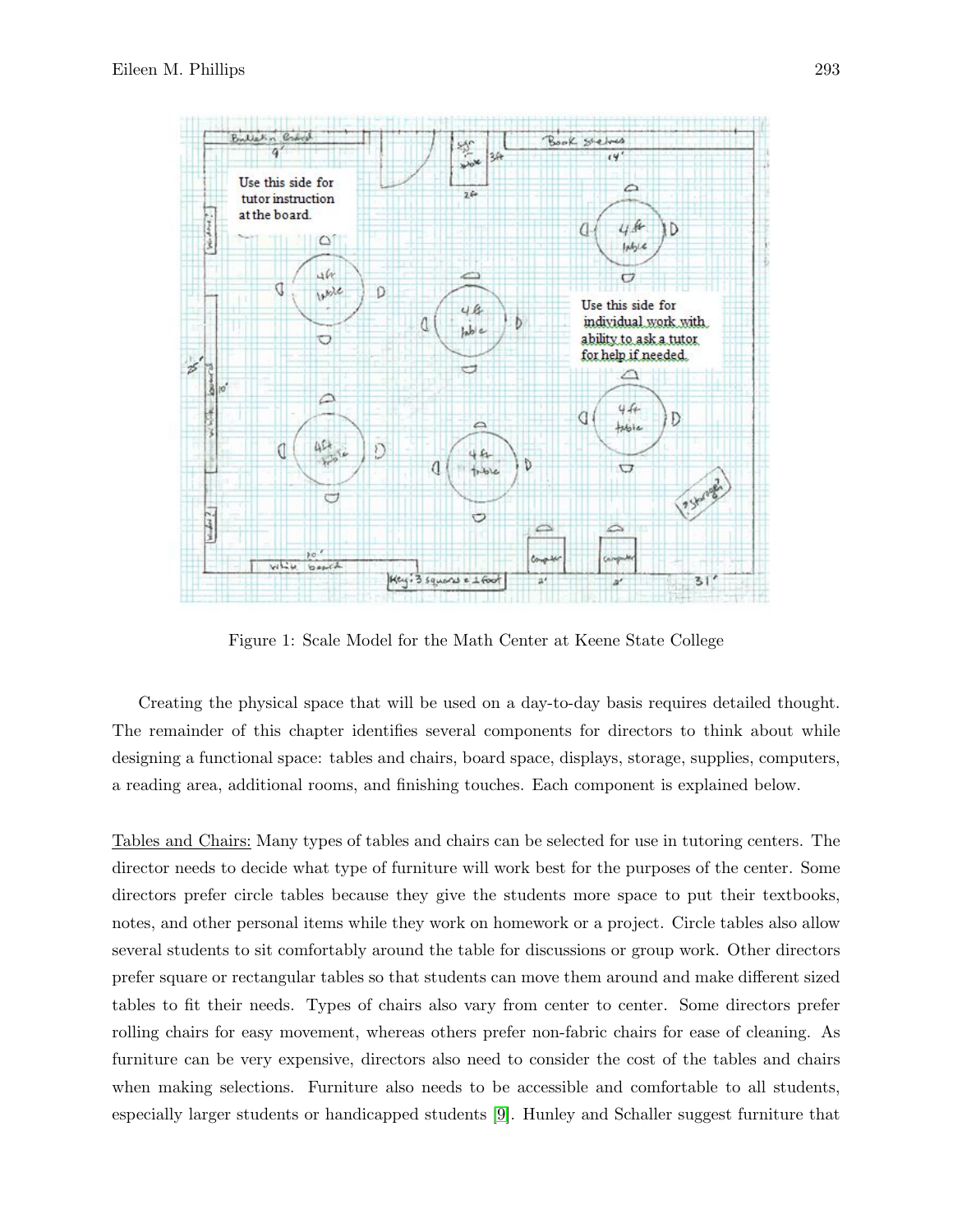is flexible, "lightweight and easily movable, with a ratio between furniture and free space that allows for alteration of the room setup" [7].

Board Space: Some sort of writing surfaces should be installed to create areas where students can work together on solving problems. Once again, many options are available, including whiteboards, chalkboards, whiteboard or chalkboard paint that goes directly on the walls, glass whiteboards, or even easels. Preference really depends on the individuals using the space. If classes or study sessions will be offered in the center, the needs of those teaching in the space should be taken into consideration as well. For example, will instructors need a projector? If so, then perhaps the writing surface chosen can serve as a screen for the projector.

Displays: Bulletin boards should be placed in the center to display such things as times of operation, announcements to the students and tutors, tutor photos and names, rules of the center, funny math cartoons, and anything else that needs to be visible to the users of the center. Try to keep this area current and changing to hold students' interest.

Storage: Storage space should be incorporated into any center. As they say, one can never have too much storage! Many types of storage should be considered: filing cabinets, bookshelves, display cases, mailboxes, vertical hanging storage, and literature organizers. These organizing units can house such items as past and current textbooks, manipulatives, schedules, handouts on mathematical topics, answer keys, journals, signs for each tutor to put out while on duty, surveys for completion after tutoring, and anything else the tutors may need to perform the duties of their job. Figure 2 shows a photograph of a corner of the Math Center at Keene State College where most of the storage is housed for convenient access. The textbooks shown in the photo are out in the open for students and tutors to use for extra problems or research. Current textbooks are housed in a drawer in a filing cabinet so that they are more secure. Another model to ensure that current textbooks are not taken is described by Croft [3] that textbooks can be "physically secured to the walls or desks." Directors need to provide locked storage for items that are only for the tutors to use and that they do not want to leave the center. Storage should also be provided for the tutors' belongings while they are on duty.

Supplies: Create a work area that contains all the supplies students may need to use at the center (see Figure 2). These items would include a pencil sharpener, stapler, 3-hole punch, tape, pencils/pens, scrap paper, rulers, spare calculators, protractors, compasses, and anything else they may need to execute an assignment.

Computers: Although many centers are equipped with wireless internet, and students will bring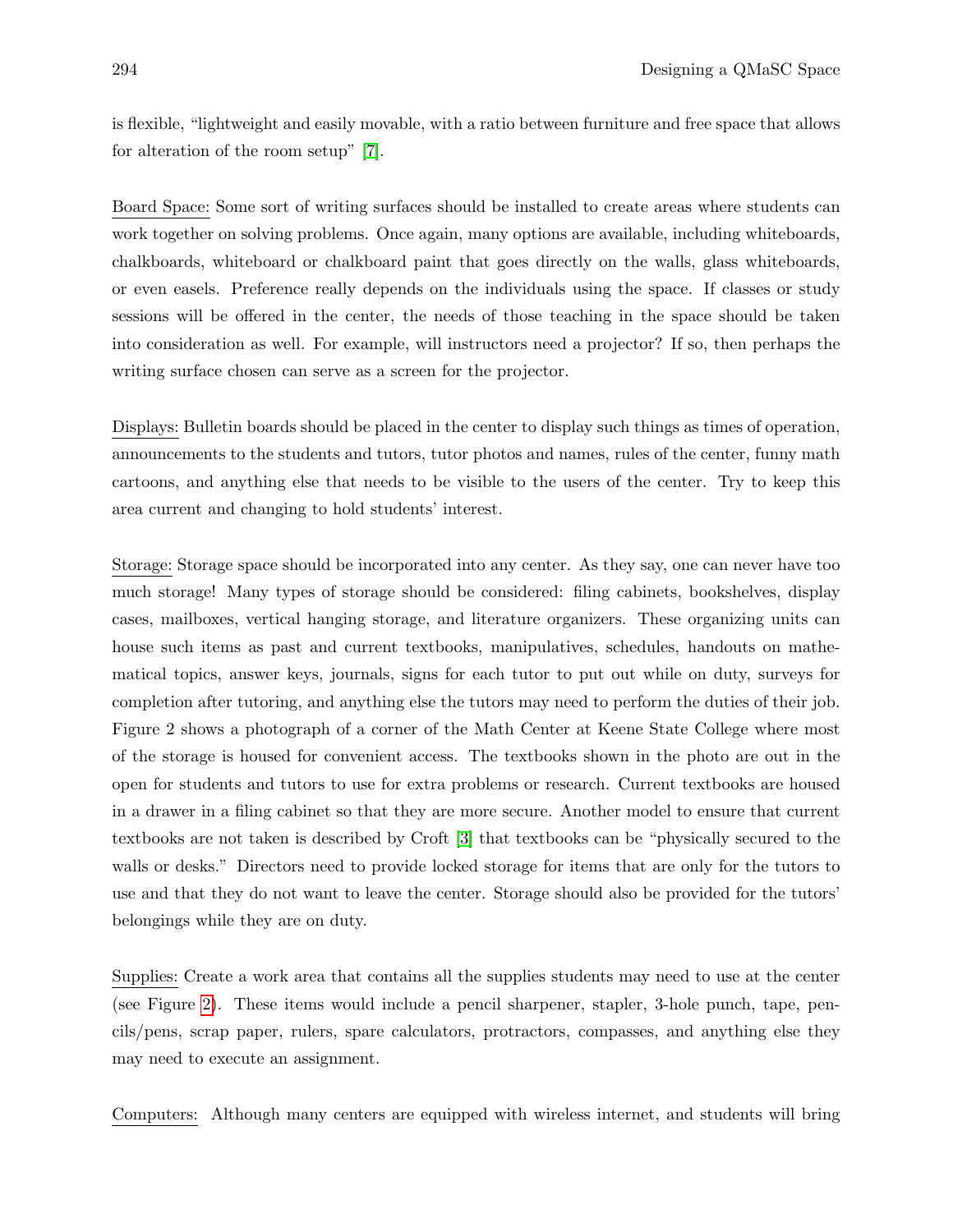

Figure 2: Example Work Area

their own laptops or tablets, it is still important to have at least a couple of desk top computers for students to use at the center. Tutors may need to use the computers to help students with technology-based assignments using mathematical software often not economical for students to have on their personal laptops, or tutors may want to use the computers for their own assignments if there is no one at the center being tutored. Students may also use the computers to complete projects assigned in math or quantitative courses, knowing that someone is there to help them should they run into a problem. Some centers have a computer located near the entrance to use for tracking attendance and survey purposes. For example, according to Cooper [11], the Tutoring Center at Western Washington University used TutorTrac software to electronically track the number of students who visit the center, how many hours they spend at the center, and for what courses they received tutoring help. Other centers use laptops or tablets to record this information. Whatever type of computers the center uses, it is important to keep them secure.

Reading area: If the center has an unused corner, try to create a reading area that is more relaxed with comfortable chairs or a sofa that students can lounge in and read an assignment, catch up on email, or chat with a friend.

Additional rooms: Many centers are housed within the walls of one room. If a center has the luxury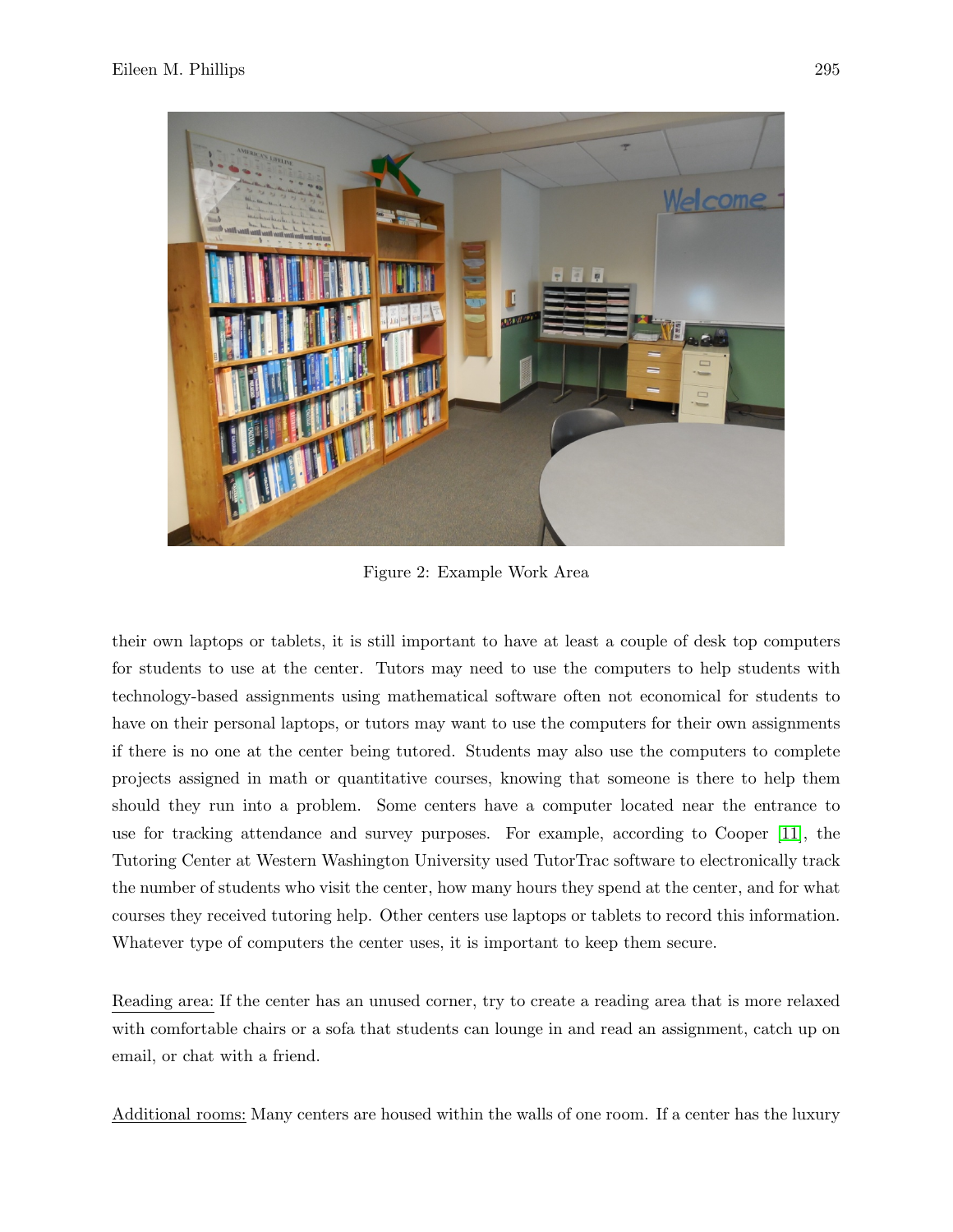to have more than one room, the rooms can be assigned for different purposes. Some ideas might be: a quiet area for studying, a testing room, a room for small groups to meet, or a room for majors to hang out.

Finishing touches: Finally, after all the research has been done about the space needs of the center and what items to include in the center, the finishing touches need to be done to make the center an inviting and welcoming place. Here are some ideas: paint the center a calming color, put up colorful and informative posters, paint a border with magnetic and/or chalkboard paint so that colorful magnets can be placed around the room (see Figure 2) or inspirational sayings may be written, have colorful signs throughout the room stating what tutors can and cannot do, post mathematical cartoons, paint the value of  $\pi$  on the wall, or have manipulatives displayed in glass display cases to add some color.

# 4 Conclusion

Creating a QMaSC space can be an exciting and challenging endeavor with many factors to consider, from the planning phase to the day-to-day functioning phase. A director should take the time to visit other QMaSC spaces or inquire about the ways in which other QMaSC spaces are designed to find the best practices and use that information to create a center that fits the culture and needs of the individual institution. Center directors should create a welcoming and inviting space that is visible on campus and encourages students to seek the help they need. QMaSC spaces should be flexible so the physical space can be ever-changing with the programmatic needs of the center.

#### 5 Bibliography

- [1] D. Lawson, Y. Solomon, and A. C. Croft, "Safety in numbers: Mathematics support centres and their derivatives as social learning spaces," Studies in Higher Education, vol. 35, no. 4, pp. 421–431, 2010.
- [2] P. Grummon, "Best practices in learning space design: Engaging users," EDUCAUSE Quarterly Magazine, vol. 32, no. 1, 2009. Accessed from [http://www.educause.edu/ero/article/](http://www.educause.edu/ero/article/best-practices-learning-space-design-engaging-users) [best-practices-learning-space-design-engaging-users](http://www.educause.edu/ero/article/best-practices-learning-space-design-engaging-users) June 13, 2013.
- [3] A. C. Croft, "A guide to the establishment of a successful mathematics learning support centre," International Journal of Mathematical Education in Science and Technology, vol. 31, no. 3, pp. 431–446, 2000.